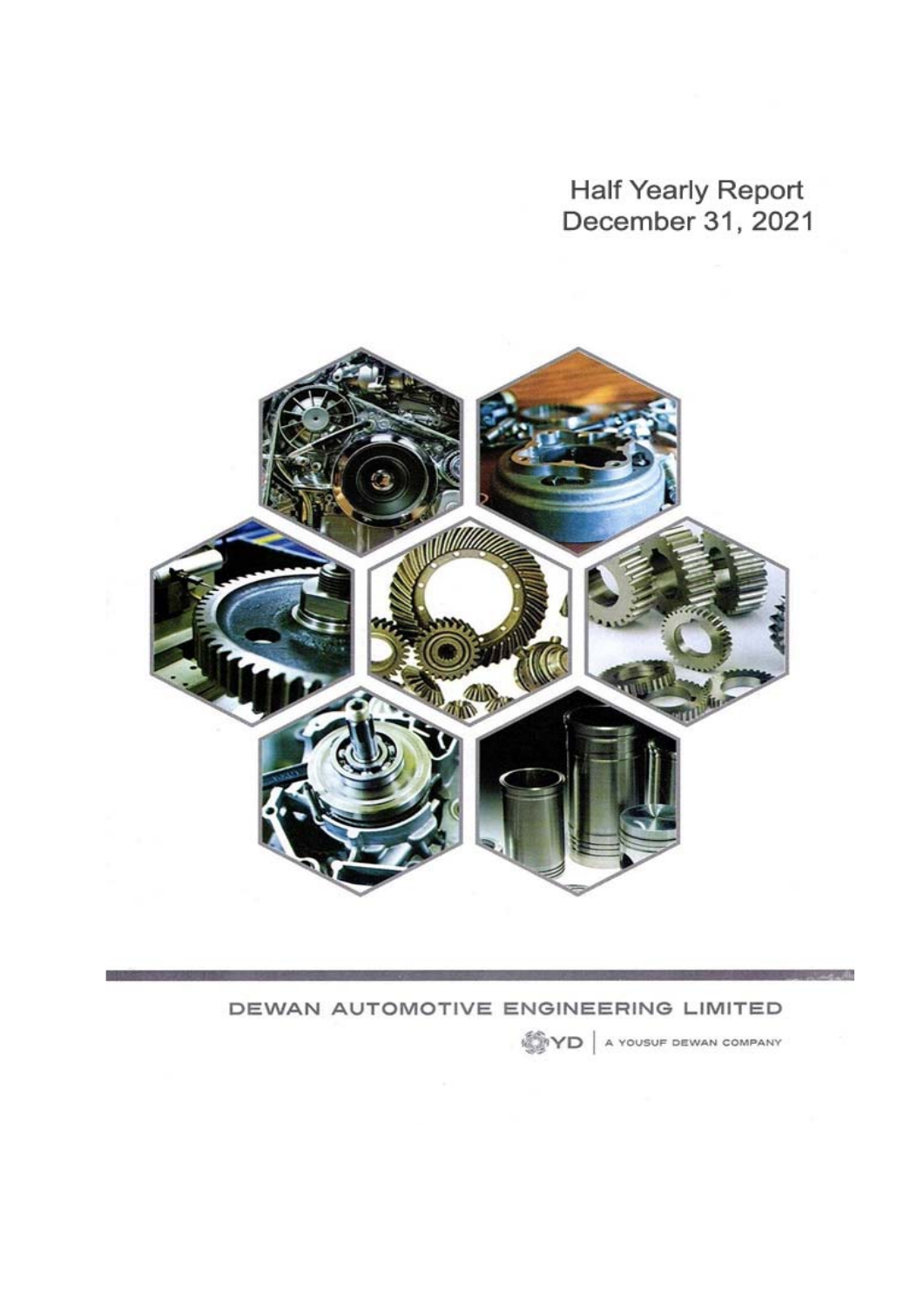# **Contents**

| Company Information                                 | 01 |
|-----------------------------------------------------|----|
| Director Repor (English)                            | 02 |
| Auditors' Review Report                             | 03 |
| Condensed Interim Statement of Financial Position   | 05 |
| Condensed Interim Statement of Profit or Loss       | 06 |
| Condensed Interim Statement of Comprehensive Income | 07 |
| Condensed Interim Statement of Cash Flows           | 08 |
| Condensed Interim Statement of Changes in Equity    | 09 |
| Notes to the Condensed Interim Financial Statements | 10 |
| Director Report (Urdu)                              | 15 |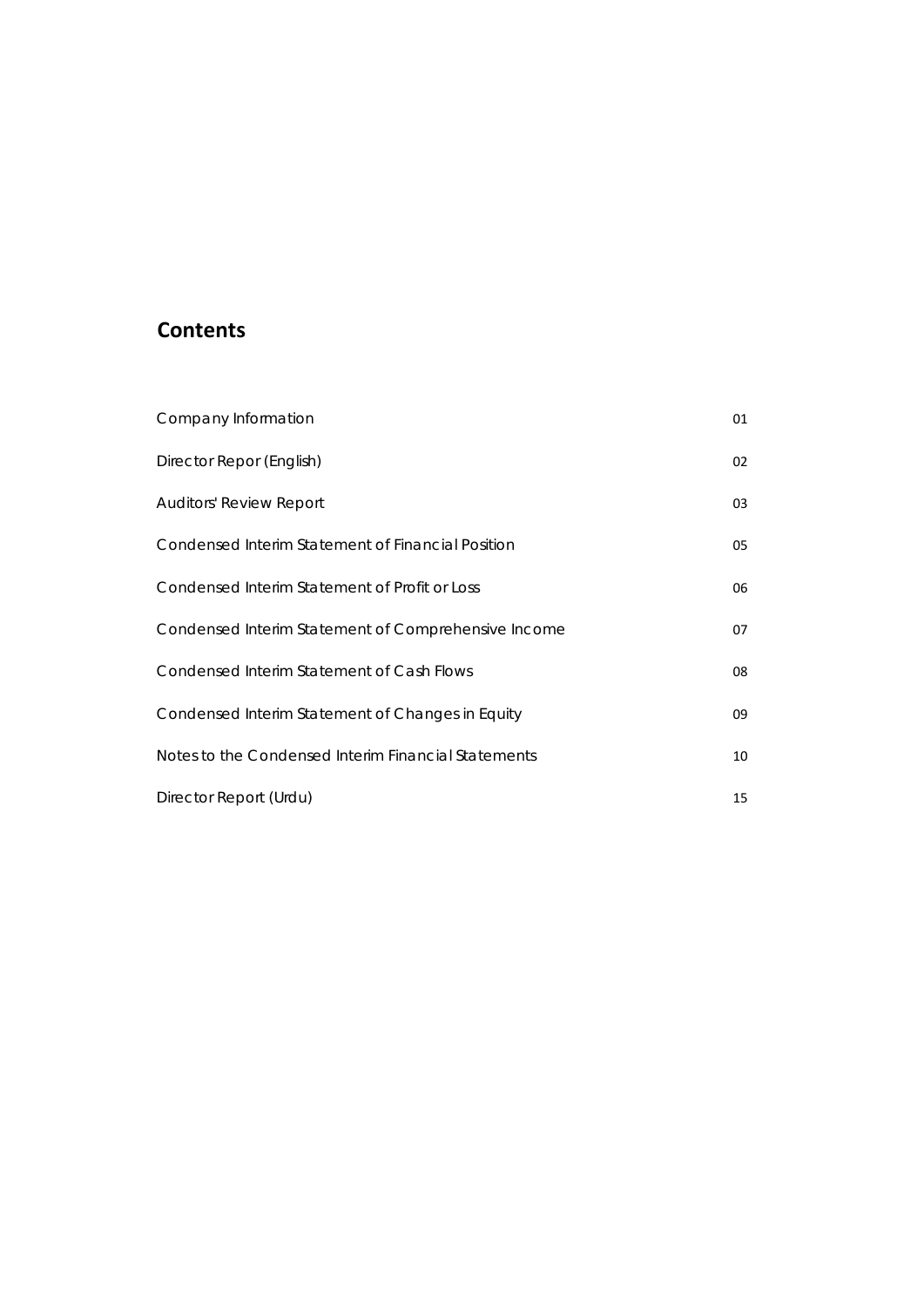## **Company Information**

| <b>BOARD OF DIRECTORS</b>                | <b>Executive Director</b><br>Mr. Waseem-ul-Haque Ansari                                                                                                                                                     | <b>Chief Executive Officer</b>                                                                 |
|------------------------------------------|-------------------------------------------------------------------------------------------------------------------------------------------------------------------------------------------------------------|------------------------------------------------------------------------------------------------|
|                                          | <b>Non-Executive Directors</b><br>Mr. Haroon Iqbal<br>Mr. Imran Ahmed Javed<br>Mr. Ishtiag Ahmed<br>Mr. Muhammad Irfan Ali<br>Syed Magbool Ali                                                              | <b>Chairman Board of Directors</b><br>(Nominee Director in DMPL)<br>(Nominee Director in DMPL) |
|                                          | <b>Independent Director</b><br>Mr. Azizul Haque                                                                                                                                                             |                                                                                                |
| <b>CHIEF FINANCIAL OFFICER</b>           | Mr. Muhsin Ali                                                                                                                                                                                              |                                                                                                |
| <b>COMPANY SECRETARY</b>                 | Mr. Muhammad Hanif German                                                                                                                                                                                   |                                                                                                |
| <b>AUDIT COMMITTEE</b>                   | Mr. Azizul Haque<br>Mr. Ishtiaq Ahmed<br>Syed Maqbool Ali                                                                                                                                                   | Chairman<br>Member<br>Member                                                                   |
| <b>HUMAN RESOURCE &amp; REMUNERATION</b> |                                                                                                                                                                                                             |                                                                                                |
| <b>COMMITTEE</b>                         | Mr. Azizul Haque<br>Mr. Haroon Iqbal<br>Syed Maqbool Ali                                                                                                                                                    | Chairman<br>Member<br>Member                                                                   |
| <b>AUDITORS</b>                          | Faruq Ali & Company<br><b>Chartered Accountants</b><br>C-88, ground floor, KDA Scheme No. 1<br>Main Karsaz road,<br>Opposite maritime museum Karachi.                                                       |                                                                                                |
| <b>LEGAL ADVISORS</b>                    | A. K Brohi                                                                                                                                                                                                  |                                                                                                |
| <b>SHARE REGISTRAR / TRANSFER AGENT</b>  | BMF Consultants Pakistan (Pvt.) Ltd.<br>Anum Estate Building, Room No. 310 & 311,<br>3rd Floor, 49, Darul Aman Society,<br>Main Shahrah-e-Faisal,<br>Adjacent to Baloch Colony Bridge,<br>Karachi, Pakistan |                                                                                                |
| <b>BANKERS</b>                           | Bank Islami Pakistan Ltd.                                                                                                                                                                                   |                                                                                                |
| <b>REGISTERED OFFICE</b>                 | Dewan Centre, 3-A Lalazar<br>Beach Luxury Hotel Road<br>Karachi.                                                                                                                                            |                                                                                                |
| <b>FACTORY</b>                           | Dewan City Sajawal District Thatta, Sindh.                                                                                                                                                                  |                                                                                                |
| <b>WEBSITE</b>                           | www.yousufdewan.com                                                                                                                                                                                         |                                                                                                |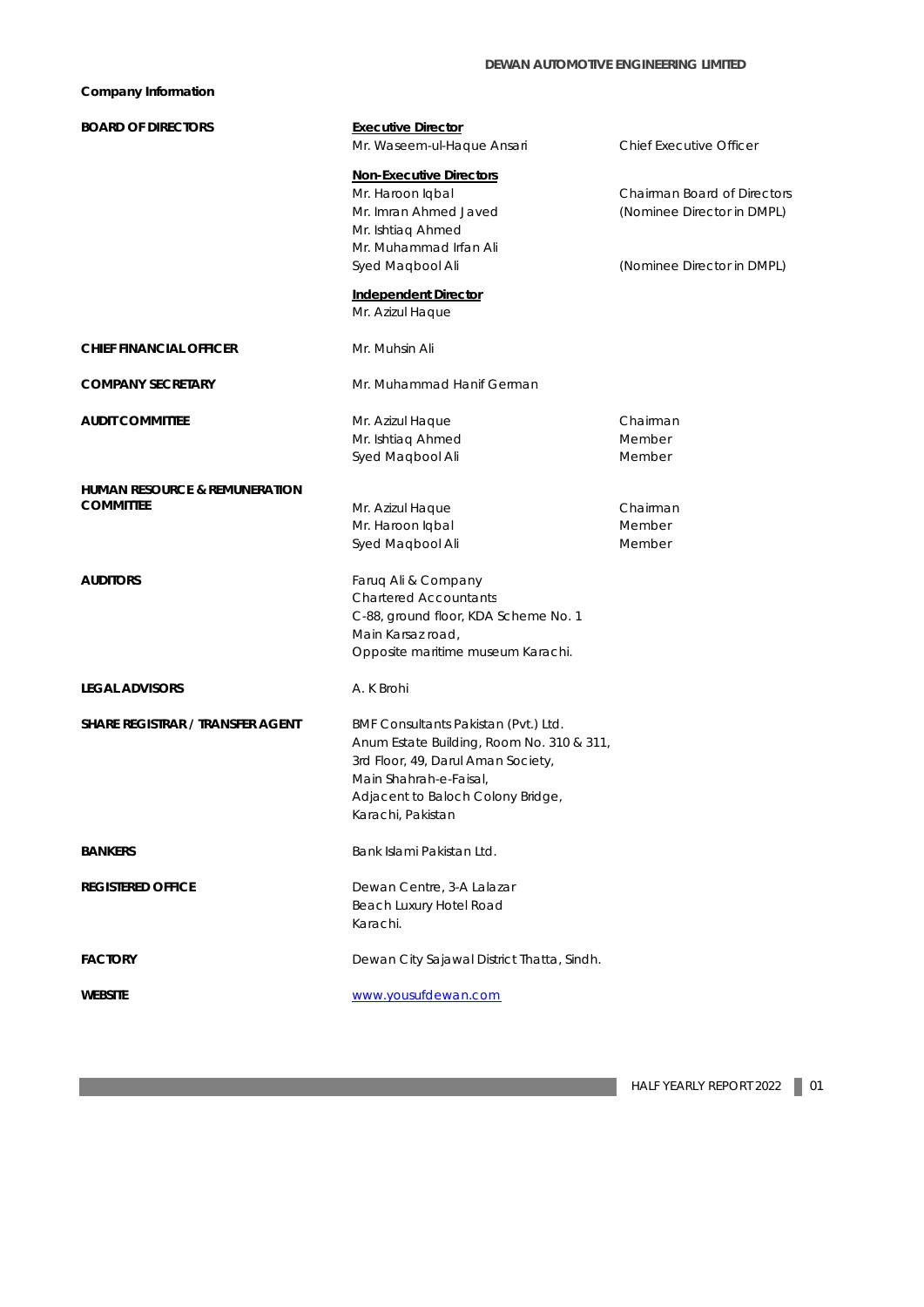

## **DIRECTORS' REPORT**

## **IF YE GIVE THANKS, I WILL GIVE YOU MORE (HOLY QURAN)**

The Board of Directors of your Company takes pleasure in presenting the un-unaudited condensed interim financial statements for the Half Year ended December 31, 2021.

During the period under review the financial performance is as follows.

|                              | December 2021            | December 2020    |
|------------------------------|--------------------------|------------------|
|                              |                          | (Rupees in '000) |
| Sales-Net                    | $\overline{\phantom{0}}$ |                  |
| Gross (Loss)                 | (7.943)                  | (8, 875)         |
| Profit/(Loss) after taxation | (25,883)                 | (24,302)         |

The production activity of the Company during the period under review remained suspended due to closure of the Company to whom sales were being made. The company is operating under tough conditions due to the aforesaid reason and making best endeavors to survive. Once working capital is available then the company can exploit its full potential.

## **Conclusion:**

**In conclusion, we bow, beg and pray to Almighty Allah, Rehman-o-Rahim, in the name of his beloved Prophet, Muhammad, peace be upon him, for continued showering of His blessing, guidance, strength, health and prosperity to us, our Company, country and nation and also pray to Almighty Allah to bestow peace, harmony, brotherhood and unity in true Islamic spirit to whole of Muslim Ummah, Ameen, Summa Ameen.**

**LO-MY LORD IS INDEED HEARER OF PRAYER (HOLY QURAN)**

**Haroon Iqbal Waseem ul Haq Ansari Chairman Board of Directors Chairman Board of Directors Chief Executive Officer** 

Karachi: February 25, 2022

02 HALF YEARLY REPORT 2022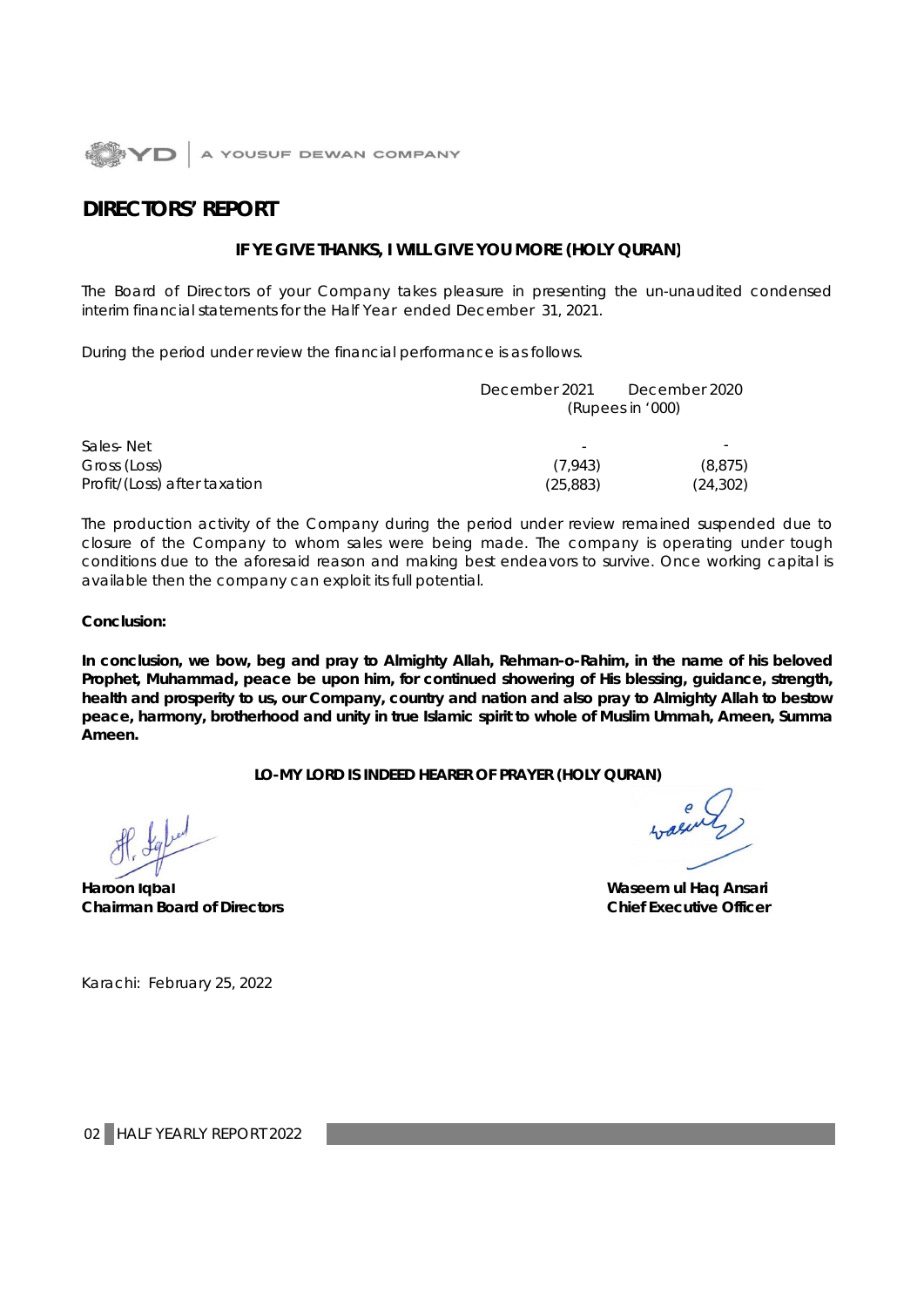

C-88, KDA Scheme No. 1, Teleph Main Karsaz Road, Opp: Maritime Museum, Karachi. Email: info@fac.com.pk<br>Website: www.fac.com.pk Fax Website: www.fac.com.pk

| one: |    | (021) 34301966 |
|------|----|----------------|
|      |    | (021) 34301967 |
|      |    | (021) 34301968 |
|      | ×. | (021) 34301969 |
|      |    | (021) 34301965 |

## INDEPENDENT AUDITOR'S **REVIEW REPORT**

To the members of Dewan Automotive Engineering Limited

Report on review of Condensed Interim Financial Statements

#### **Introduction**

We have reviewed the accompanying condensed interim statement of financial position of Dewan Automotive Engineering Limited ('the Company') as at 31 December 2021 and the related condensed interim statement of profit or loss, condensed interim statement of comprehensive income, condensed interim statement of changes in equity, and condensed interim statement of cash flows, and notes to the condensed interim financial statements for the six-month period then ended (here-in-after referred to as the "condensed interim financial statements"). Management is responsible for the preparation and presentation of these condensed interim financial statements in accordance with approved accounting and reporting standards as applicable in Pakistan for interim financial reporting. Our responsibility is to express a conclusion on these condensed interim financial statements based on our review.

#### Scope of **review**

We conducted our review in accordance with International Standard on Review Engagements 2410, "Review of Interim Financial Information Performed by the Independent Auditor of the Entity". A review of the condensed interim financial statements consists of making inquiries, primarily of persons responsible for financial and accounting matters, and applying analytical and other review procedures. A review is substantially less in scope than an audit conducted in accordance with International Standards on Auditing and consequently does not enable us to obtain assurance that we would become aware of all significant matters that might be identified in an audit. Accordingly, we do not express an audit opinion.

#### **Basis for Adverse Opinion**

- a) The condensed interim financial statements of the Company have been prepared on going concern basis despite of the fact that the Company incurred a net loss of Rs.25.883 million during the period ended 31 December 2021, and, as of that date it has accumulated losses of Rs.1,805.141 million which have resulted in net capital deficiency of Rs.1,346.690 million and its current liabilities exceeded its current assets by *Rs.1,354.774* million and total assets by Rs.l,125.132 million. The operations of the Company are closed. The Company is placed on defaulters' counter of Pakistan Stock Exchange Limited and trading of its shares was suspended. Furthermore, the Company is in litigation with its lender. These conditions lead us to believe that the going concern assumption used in preparation of these condensed interim financial statements is inappropriate; consequently, the assets and liabilities should have been stated at their realizable and settlement amounts respectively.
- b) The Company has not made provision of markup for the period amounting to Rs.0.763 million (Up to 31 December 2021: Rs. 19.737 million) (Refer to note 13.1) in these condensed interim fmancial statements. Had the provision of mark-up been made in the condensed interim financial statements, the loss after taxation would have been higher by Rs.0.763 million and mark-up payable would have been higher and shareholders' equity would have been lower by Rs.19.737 million.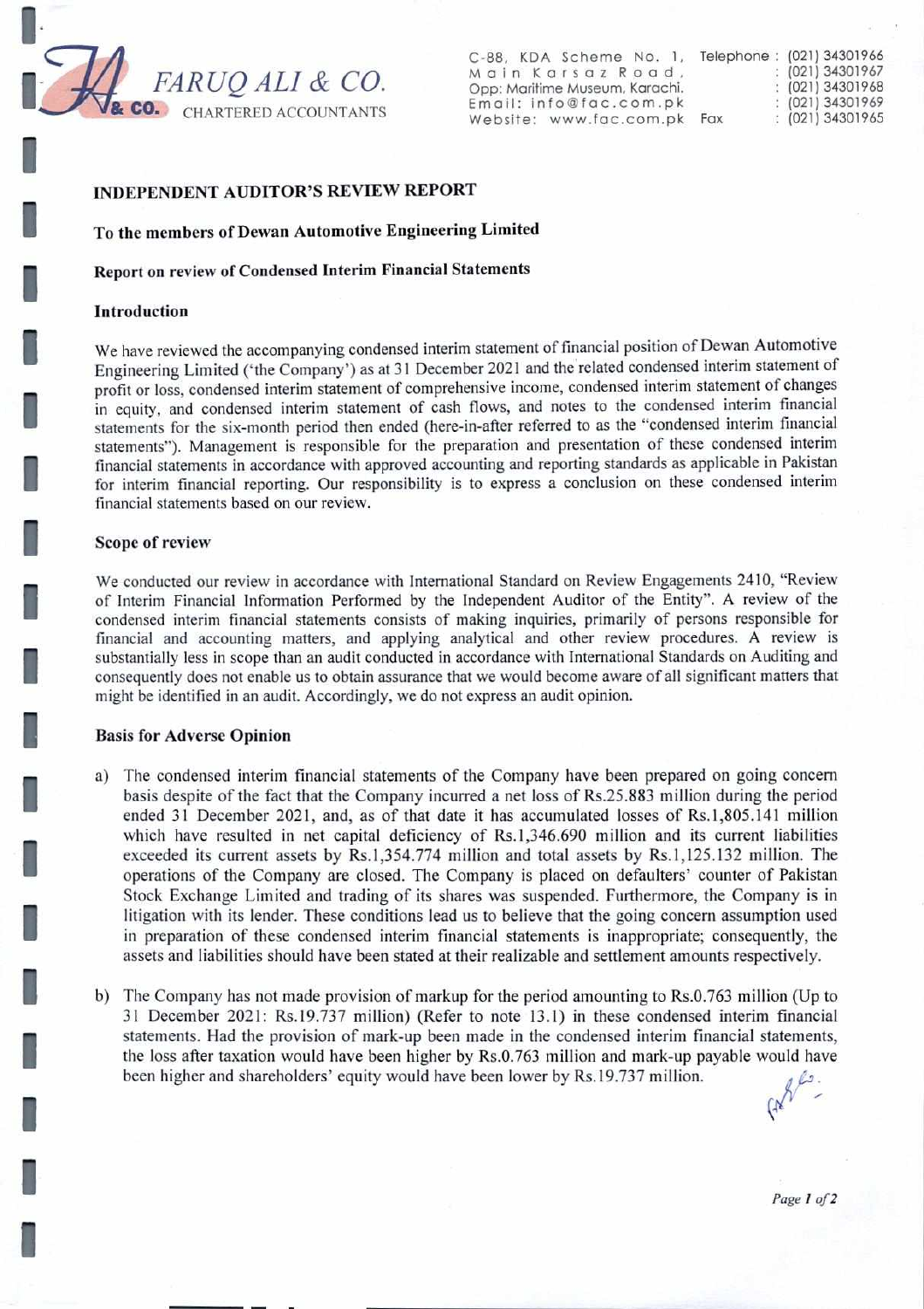

### **Adverse conclusion**

Our review indicates that, because of the significance of the matters discussed in paragraph (a) and (b) above, this condensed interim financial statements is not prepared, in all material respects, in accordance with approved accounting standards as applicable in Pakistan for interim financial reporting.

## **Other matters**

The figures of the condensed interim statement of profit or loss and condensed interim statement of comprehensive income for the three months period ended 31 December 2021 and 31 December 2020 have not been reviewed, as we are required to review only the cumulative figures for the six months period ended 31 December 2021.

The engagement partner on the review engagement resulting in this independent auditors' review report is Fasih uz Zaman.

 $C_{\odot}$ 

**CHARTERED ACCOUNTANTS Place: Karachi Dated:** 26 FEB 2022 **UDIN: RR2O211O179hf6ClMIya**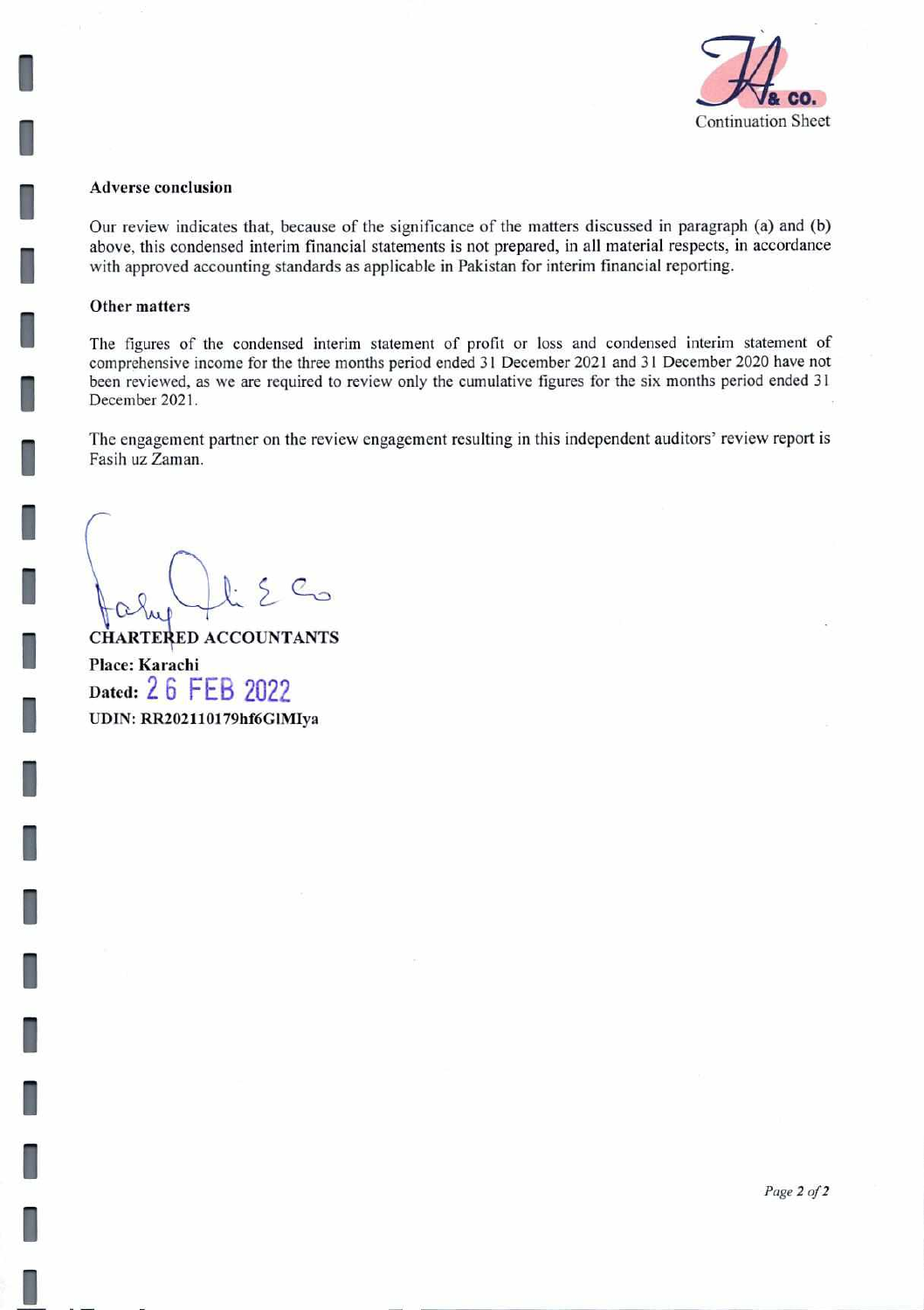## **Condensed Interim Statement of Financial Position As On December 31, 2021**

|                                                                    | <b>Notes</b>   | (Un-audited)<br>31 December<br>2021 | (Audited)<br>30 June<br>2021 |
|--------------------------------------------------------------------|----------------|-------------------------------------|------------------------------|
| ASSETS                                                             |                | ------- (Rupees in '000) -------    |                              |
| <b>NON-CURRENT ASSETS</b>                                          |                |                                     |                              |
| Property, plant and equipment                                      | 6              | 213,866                             | 222,079                      |
| Available for sale investment                                      | $\overline{7}$ | 15,776                              | 15,776                       |
|                                                                    |                | 229,642                             | 237,855                      |
| <b>CURRENT ASSETS</b>                                              |                |                                     |                              |
| Advance income tax - Net                                           |                | 2,633                               | 2,551                        |
| <b>Bank balances</b>                                               |                | 515<br>3,148                        | 517<br>3,068                 |
|                                                                    |                | 232,790                             | 240,923                      |
| <u>Equity and Liabilities</u>                                      |                |                                     |                              |
| <b>SHARE CAPITAL AND RESERVES</b>                                  |                |                                     |                              |
| Authorised share capital                                           |                |                                     |                              |
| 21,800,000 (June 2021: 21,800,000) Ordinary shares of Rs.10/- each |                | 218,000                             | 218,000                      |
|                                                                    |                |                                     |                              |
| Issued, subscribed and paid-up share capital<br>Capital reserve    |                | 214,000                             | 214,000                      |
| Merger reserve                                                     |                | 82,090                              | 82,090                       |
| Settlement claim from Ford Motors                                  |                | 86,194                              | 86,194                       |
| Surplus on revaluation of property, plant and equipment            | 8              | 66,267                              | 68,646                       |
| Revenue reserves                                                   |                |                                     |                              |
| General reserve                                                    |                | 9.900                               | 9.900                        |
| <b>Accumulated losses</b>                                          |                | (1,805,141)                         | (1, 781, 637)                |
|                                                                    |                | (1,346,690)                         | (1,320,807)                  |
| <b>NON-CURRENT LIABILITIES</b>                                     |                |                                     |                              |
| Long term loan - Unsecured                                         | 9              | 194,073                             | 183,373                      |
| Deferred liability for staff gratuity                              |                | 1,888                               | 1,888                        |
| Deferred taxation                                                  | 10             | 25,597                              | 26,568                       |
|                                                                    |                | 221,558                             | 211,829                      |
| <b>CURRENT LIABILITIES</b>                                         |                |                                     |                              |
| Trade and other payables                                           |                | 371,698                             | 371,610                      |
| Short term finance                                                 |                | 154,879                             | 154,879                      |
| Accrued mark-up                                                    |                | 820,095                             | 812,162                      |
| Overdue portion of loan - Secured                                  |                | 11,250<br>1,357,922                 | 11,250<br>1,349,901          |
| <b>CONTINGENCIES AND COMMITMENTS</b>                               | 11             |                                     |                              |
|                                                                    |                | 232,790                             | 240,923                      |
|                                                                    |                |                                     |                              |

*The annexed notes form an integral part of these condensed interim financial statements.*

e

Waseem-ul-Haque Ansari **Muhsin Ali** Muhsin Ali **Muhsin Ali** Haroon Iqbal

Chief Executive Chief Financial Officer

Chairman

05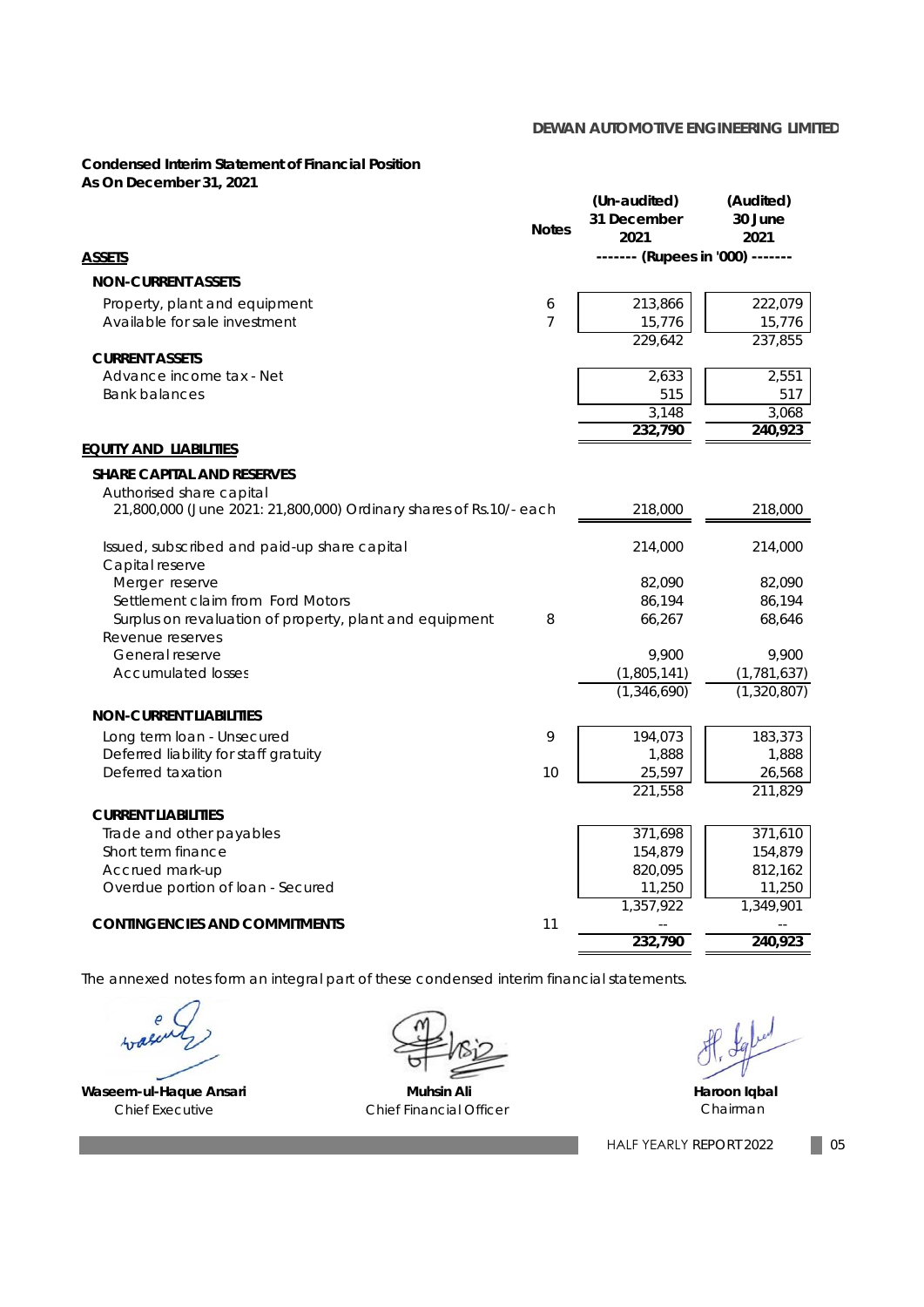

## **Condensed Interim Statement of Profit or Loss - (Un-audited) For the Half Year Ended December 31, 2021**

|                                    |              | <b>Half Year Ended</b> |                          |                       | <b>Quarter Ended</b>         |  |
|------------------------------------|--------------|------------------------|--------------------------|-----------------------|------------------------------|--|
|                                    | <b>Notes</b> | 31<br><b>December</b>  | 31<br><b>December</b>    | 31<br><b>December</b> | 31 December<br>2020          |  |
|                                    |              |                        | (Rupees in '000) ------- |                       | --- (Rupees in '000) ------- |  |
| Sales - Net                        |              |                        |                          |                       |                              |  |
| Cost of sales                      |              | (7, 943)               | (8, 875)                 | (3,696)               | (4,370)                      |  |
| Gross loss                         |              | (7, 943)               | (8, 875)                 | (3,696)               | (4,370)                      |  |
| <b>Operating expenses</b>          |              |                        |                          |                       |                              |  |
| Distribution expenses              |              | (164)                  | (180)                    | (82)                  | (90)                         |  |
| Administrative expenses            |              | (570)                  | (729)                    | (193)                 | (468)                        |  |
|                                    |              | (734)                  | (909)                    | (275)                 | (558)                        |  |
| Operating loss                     |              | (8,677)                | (9, 784)                 | (3,971)               | (4,928)                      |  |
| Other income                       | 12           | 546                    | 463                      | 274                   | 309                          |  |
| Finance cost                       | 13           | (18, 634)              | (16,040)                 | (15,206)              | (12, 819)                    |  |
| Loss before taxation               |              | (26,765)               | (25, 361)                | (18,903)              | (17, 438)                    |  |
| Taxation - Net                     |              | 882                    | 1,059                    | 353                   | 530                          |  |
| Loss for the period                |              | (25, 883)              | (24, 302)                | (18, 550)             | (16,908)                     |  |
| Loss per share - Basic and diluted | (Rupees)     | (1.21)                 | (1.14)                   | (1.21)                | (1.14)                       |  |

*The annexed notes form an integral part of these condensed interim financial statements.*

 $4rd$ 

Waseem-ul-Haque Ansari **Muhsin Ali** Muhsin Ali Chief Executive Chief Financial Officer

**Haroon Iqbal** Chairman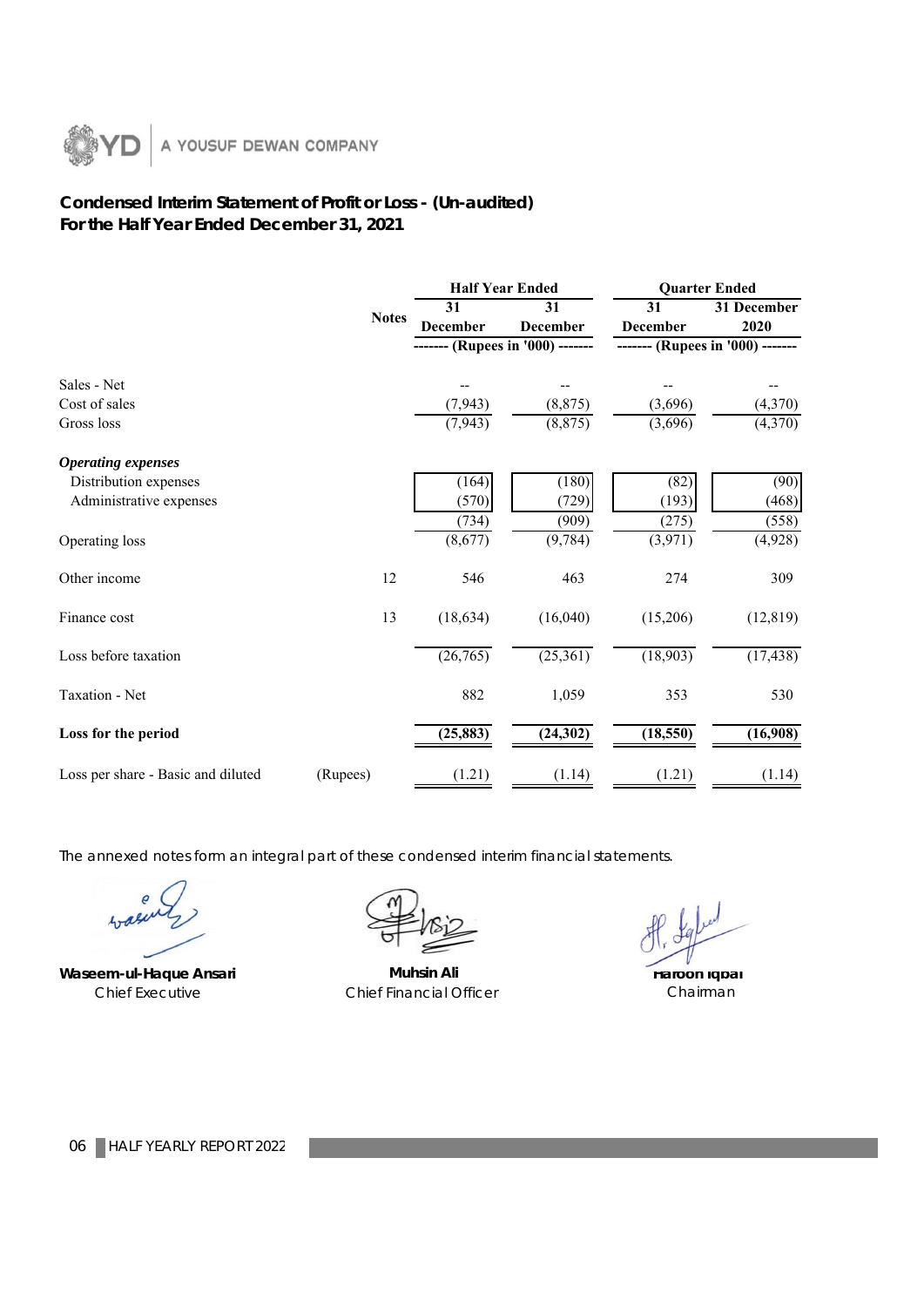## **Condensed Interim Statement of Comprehensive Income - (Un-audited) For The Half Year Ended December 31, 2021**

|                                          | <b>Half Year Ended</b>                                               |          | <b>Ouarter Ended</b> |             |  |
|------------------------------------------|----------------------------------------------------------------------|----------|----------------------|-------------|--|
|                                          | 31 December<br>31 December                                           |          | 31 December          | 31 December |  |
|                                          | 2021                                                                 | 2020     | 2021                 | <b>2020</b> |  |
|                                          | ------- (Rupees in '000) -------<br>------- (Rupees in '000) ------- |          |                      |             |  |
| Loss for the period                      | (25, 883)                                                            | (24,302) | (18, 550)            | (16,908)    |  |
| Other comprehensive income for the year: |                                                                      |          |                      |             |  |
| Total comprehensive loss for the period  | (25, 883)                                                            | (24,302) | (18, 550)            | (16,908)    |  |

*The annexed notes form an integral part of these condensed interim financial statements.*

 $e$  $4 - 84$ 

Waseem-ul-Haque Ansari **Muhsin Ali** Muhsin Ali

Chief Executive Chief Financial Officer

P. Septed

**haroon Iqbal** Chairman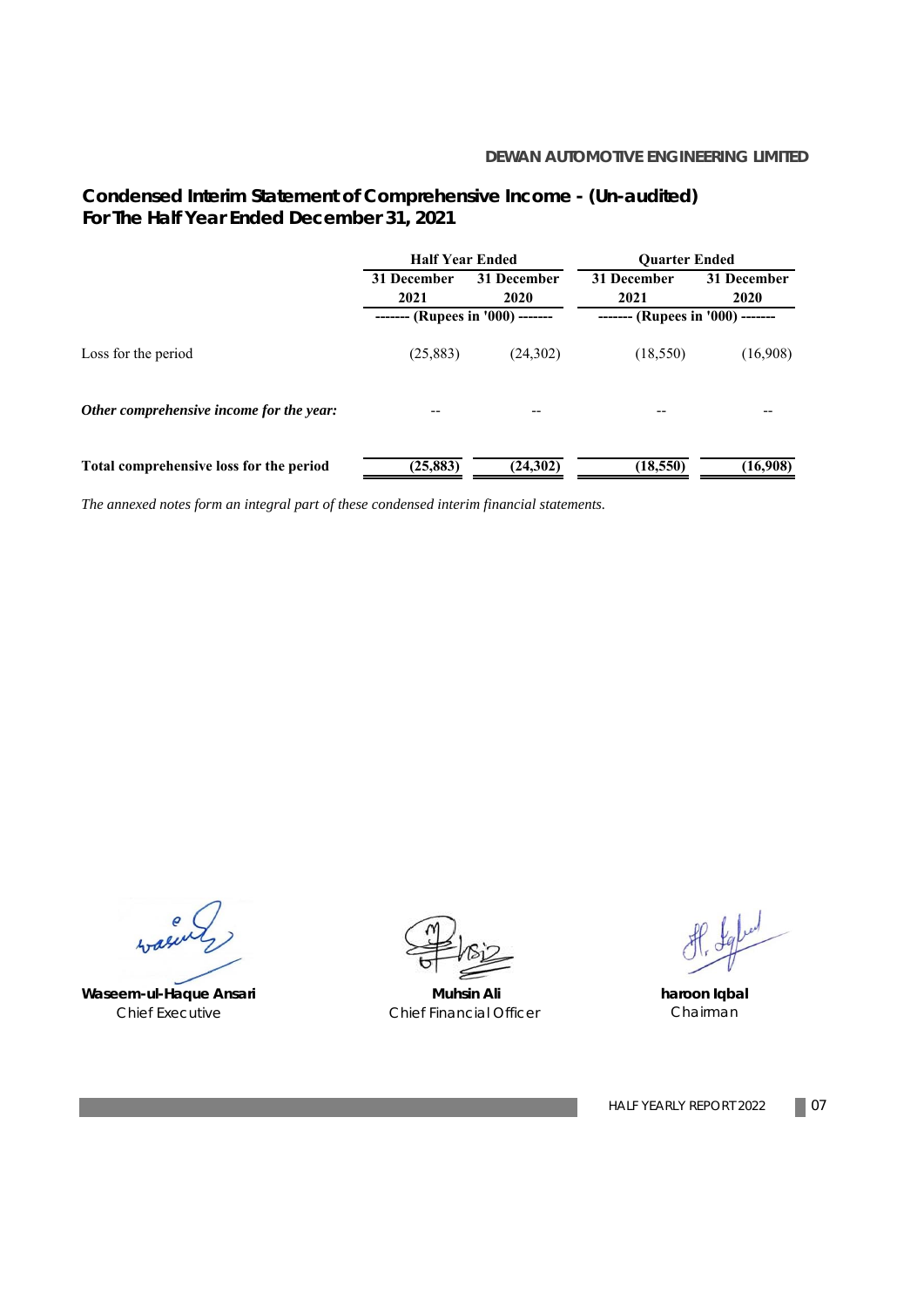

## **For The Half Year Ended December 31, 2021 Condensed Interim Statement of Cash Flows - (Un-audited)**

| 2021<br>(26,765)<br>8,213<br>10,700<br>18,634 | 2020<br>------- (Rupees in '000) -------<br>(25,361)<br>8,990 |
|-----------------------------------------------|---------------------------------------------------------------|
|                                               |                                                               |
|                                               |                                                               |
|                                               |                                                               |
|                                               |                                                               |
|                                               |                                                               |
|                                               |                                                               |
|                                               | 9,582                                                         |
|                                               | 16,040                                                        |
| 10,782                                        | 9,251                                                         |
|                                               |                                                               |
|                                               |                                                               |
| 88                                            | (636)                                                         |
| 88                                            | (636)                                                         |
| 10,870                                        | 8,615                                                         |
|                                               |                                                               |
| (10,701)                                      | (9, 583)                                                      |
| (171)                                         |                                                               |
|                                               | 1,011                                                         |
| (2)                                           | 43                                                            |
|                                               |                                                               |
|                                               |                                                               |
| (2)                                           | 43                                                            |
| 517                                           | 412                                                           |
|                                               | 455                                                           |
|                                               | 515                                                           |

 $4rdt$ 

Waseem-ul-Haque Ansari **Muhsin Ali Muhsin Ali Haroon Iqbal** Chief Executive Chief Financial Officer Chairman

08 **HALF YEARLY REPORT 2022**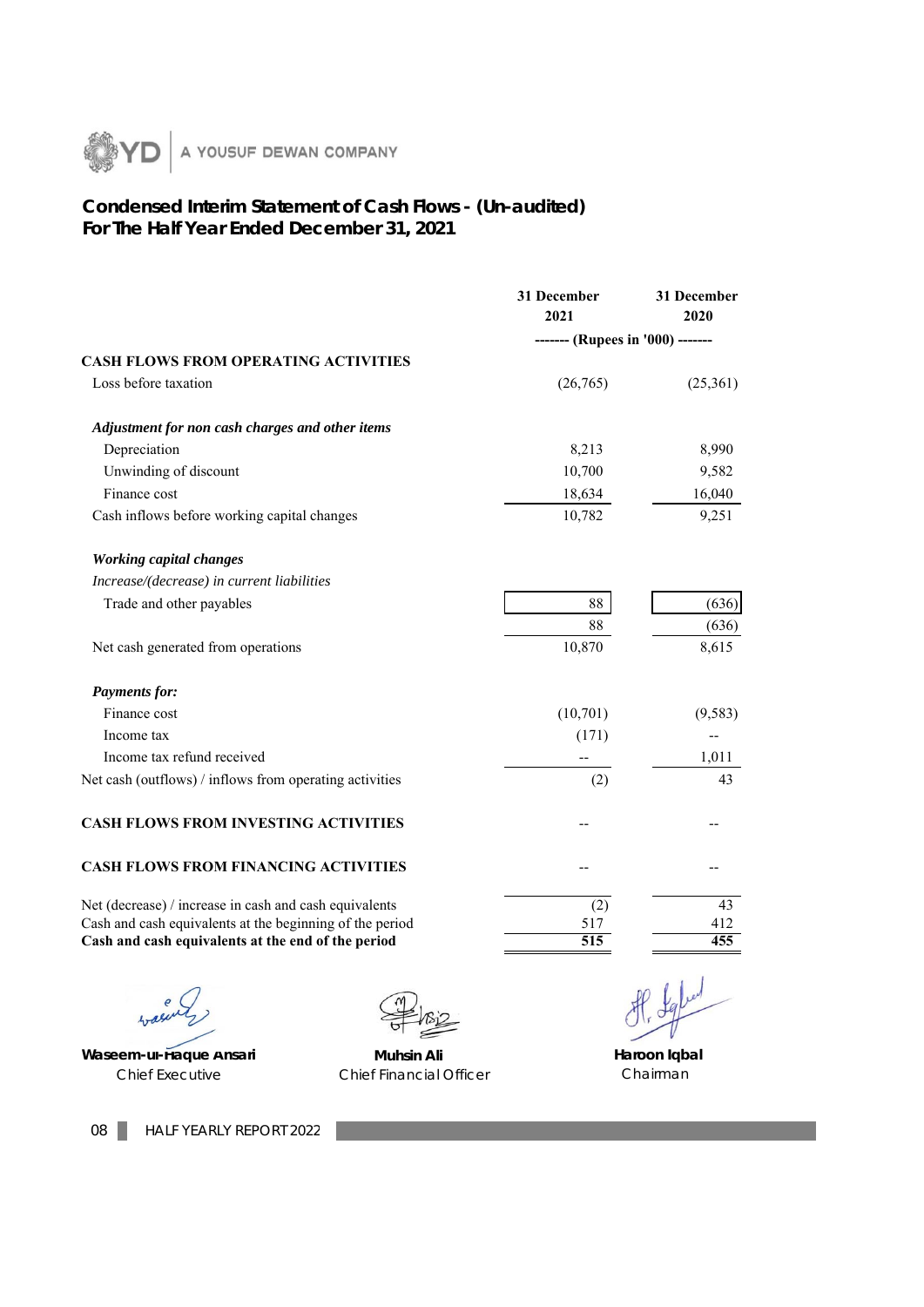## **Condensed Interim Statement Of Changes In Equity - (Un-audited) For The Quarter Ended December 31, 2021**

|                                                                                                                   | Issued,                                       |                   |                                                   | <b>Capital reserves</b>                                                    |                                     | <b>Revenue reserves</b> |                                      |                                           |                          |
|-------------------------------------------------------------------------------------------------------------------|-----------------------------------------------|-------------------|---------------------------------------------------|----------------------------------------------------------------------------|-------------------------------------|-------------------------|--------------------------------------|-------------------------------------------|--------------------------|
|                                                                                                                   | subscribed<br>and paid-up<br>share<br>capital | Merger<br>reserve | <b>Settlement</b><br>claim from<br>Ford<br>Motors | <b>Surplus on</b><br>revaluation<br>of property,<br>plant and<br>equipment | <b>Total</b><br>capital<br>reserves | reserve                 | <b>General Accumulated</b><br>losses | <b>Total</b><br>revenue<br>reserves       | <b>Total</b>             |
|                                                                                                                   |                                               |                   |                                                   |                                                                            | -- (Rupees in '000) ----            |                         |                                      |                                           |                          |
|                                                                                                                   |                                               |                   |                                                   |                                                                            |                                     |                         |                                      |                                           |                          |
| <b>Balance as on 1 July 2020</b>                                                                                  | 214,000                                       | 82,090            | 86,194                                            | 73,830                                                                     | 242,114                             | 9,900                   |                                      | $(1,742,313)$ $(1,732,413)$               | (1,276,299)              |
| Loss for the period                                                                                               | $-$                                           | --                | $\overline{\phantom{a}}$                          | --                                                                         | $\overline{\phantom{a}}$            | --                      | (24, 302)                            | (24, 302)                                 | (24, 302)                |
| Other comprehensive income                                                                                        |                                               |                   |                                                   |                                                                            |                                     |                         |                                      |                                           |                          |
| Total comprehensive loss for the period                                                                           | --                                            | --                | $\overline{\phantom{a}}$                          | --                                                                         | $\overline{\phantom{a}}$            | --                      | (24, 302)                            | (24, 302)                                 | (24, 302)                |
| Incremental depreciation transfer from<br>surplus on revaluation of property, plant<br>and equipment - Net of tax |                                               |                   |                                                   | (5, 184)                                                                   | (5,184)                             |                         | 5,184                                | 5,184                                     |                          |
| <b>Balance as at 31 December 2020</b>                                                                             | 214,000                                       | 82,090            | 86,194                                            | 68,646                                                                     | 236,930                             | 9,900                   |                                      | $(1,761,431)$ $(1,751,531)$ $(1,300,601)$ |                          |
| <b>Balance as on 1 July 2021</b>                                                                                  | 214,000                                       | 82,090            | 86,194                                            | 68,646                                                                     | 236,930                             | 9,900                   |                                      | $(1,781,637)$ $(1,771,737)$ $(1,320,807)$ |                          |
| Loss for the period                                                                                               | --                                            |                   | --                                                |                                                                            |                                     | --                      | (25, 883)                            | (25, 883)                                 | (25, 883)                |
| Other comprehensive income                                                                                        |                                               | $-$               |                                                   |                                                                            |                                     | $-$                     |                                      |                                           | $\overline{\phantom{a}}$ |
| Total comprehensive loss for the period                                                                           |                                               | --                | $\overline{\phantom{a}}$                          | --                                                                         | --                                  | --                      | (25, 883)                            | (25, 883)                                 | (25, 883)                |
| Incremental depreciation transfer from<br>surplus on revaluation of property, plant<br>and equipment - Net of tax |                                               |                   |                                                   | (2,379)                                                                    | (2,379)                             |                         | 2,379                                | 2,379                                     |                          |
| <b>Balance as at 31 December 2021</b>                                                                             | 214,000                                       | 82,090            | 86,194                                            | 66,267                                                                     | 234,551                             | 9,900                   |                                      | $(1,805,141)$ $(1,795,241)$               | (1,346,690)              |

*The annexed notes form an integral part of these condensed interim financial statements*

wale



**Waseem-ul-Haque Ansari Muhsin Ali Haroon Iqbal** Chief Executive Chief Financial Officer Chairman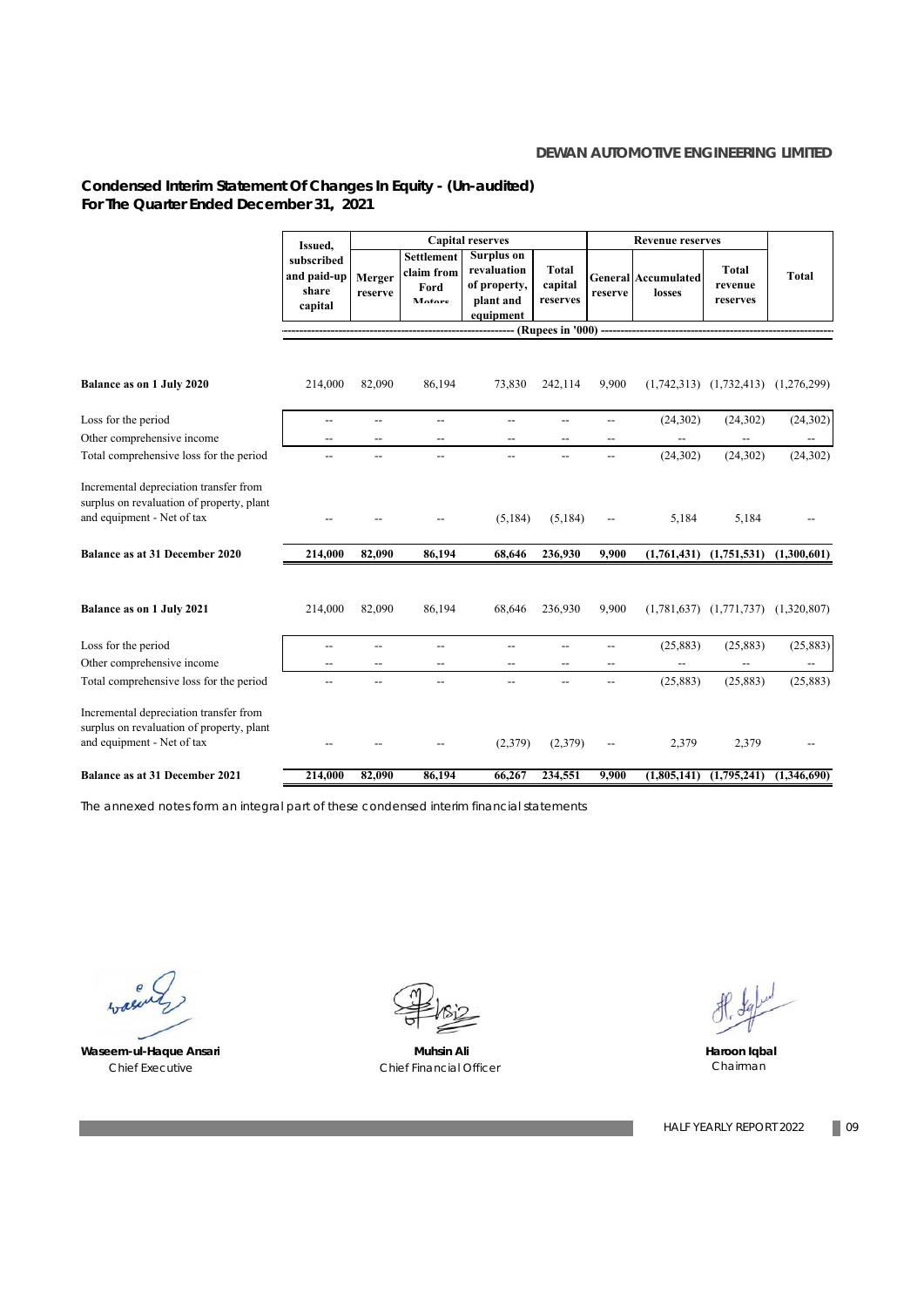

#### **NOTES TO THE CONDENSED INTERIM FINANCIAL STATEMENTS FOR THE HALF YEAR ENDED DECEMBER 31, 2021 - (Un-audited)**

#### **1 THE COMPANY AND ITS OPERATIONS**

Dewan Automotive Engineering Limited is a public Limited Company quoted on Pakistan Stock Exchange Limited (trading in defaulter counter). The Company's business is the assembly-cum progressive manufacture and sale of tractors, light commercial vehicles and motorcycles and trading / manufacturing of parts and implements related thereto. The Company was incorporated on May 6, 1982 and commenced commercial operations in August, 1983. The Company was taken over by Dewan Mushtaq Group in April 2004. The Company's registered office is located at Dewan Centre, 3-A Lalazar, Beach Hotel Road, Karachi.

During the year 2017, the Company received notices from Pakistan Stock Exchange Limited (PSX) in respect of noncompliance of clause 5.11.1. (c) and 5.11.1.(e) of the PSX Regulations therefore it was placed on defaulter's counter of PSX and trading of its shares was suspended. The Company has rectified the default and has requested for removal of Company from defaulter's counter. Hence no action by the Exchange under clause 5.11.1. (c) and 5.11.1. (e) is warranted under the said circumstances.

#### **2 GOING CONCERN ASSUMPTION**

The condensed interim financial statements for the half year ended 31 December 2021 reflect that the Company has sustained a net loss after taxation of Rs.25.883 million (June 2021: Rs.44.508 million) and, as of that date it has accumulated losses of Rs.1,805.141 million (June 2021: Rs.1,781.637 million) which have resulted in net capital deficiency of Rs.1,346.690 million (June 2021: Rs.1,320.807 million) and its current liabilities exceeded its current assets by Rs.1,354.774 million (June 2021: Rs.1,346.833 million) and total assets by Rs.1,125.132 million (June 2021: Rs.1,108.978 million) and operations of the Company are closed. The Company has been unable to ensure scheduled repayments of borrowings and to the creditors due to the liquidity problems. Following course, certain lenders has gone into litigation for repayment of liabilities through attachment and sale of the Company's hypothecated / mortgaged properties. These conditions indicate the existence of material uncertainty which may cast significant doubt about the Company's ability to continue as a going concern. therefore the Company may not be able to realize its assets and discharge its liabilities in normal course of business.

The Company has restructured its entire debts, except one and has paid as per term of restructuring agreements. The management is also confident that the outcome of the pending litigation will be positive as the Company is negotiating reprofiling of the debt with the lender. Therefore, the management is confident that the proposal will be accepted by the lender and pending litigations will be withdrawn. Accordingly, these financial statements have been prepared on a going concern basis.

#### **3 BASIS OF PREPARATION**

- **3.1** These condensed interim financial statements of the Company for the six months ended 31 December 2021 have been prepared in accordance with the accounting and reporting standards as applicable in Pakistan for interim financial reporting. The accounting and reporting standards applicable in Pakistan for interim financial reporting comprise of International Accounting Standard (IAS) 34, "Interim Financial Reporting", issued by the International Accounting Standards Board (IASB) as notified under the Companies Act, 2017 and provisions of and directives issued under the Companies Act, 2017. Where provisions of and directives issued under the Companies Act, 2017 differ from the requirements of IAS 34, the provisions of and directives issued under the Companies Act, 2017 have been followed.
- **3.2** These condensed interim financial statements do not include all the information and disclosures required in the annual audited financial statements, and should be read in conjunction with the Company's annual audited financial statements for the year ended 30 June 2021.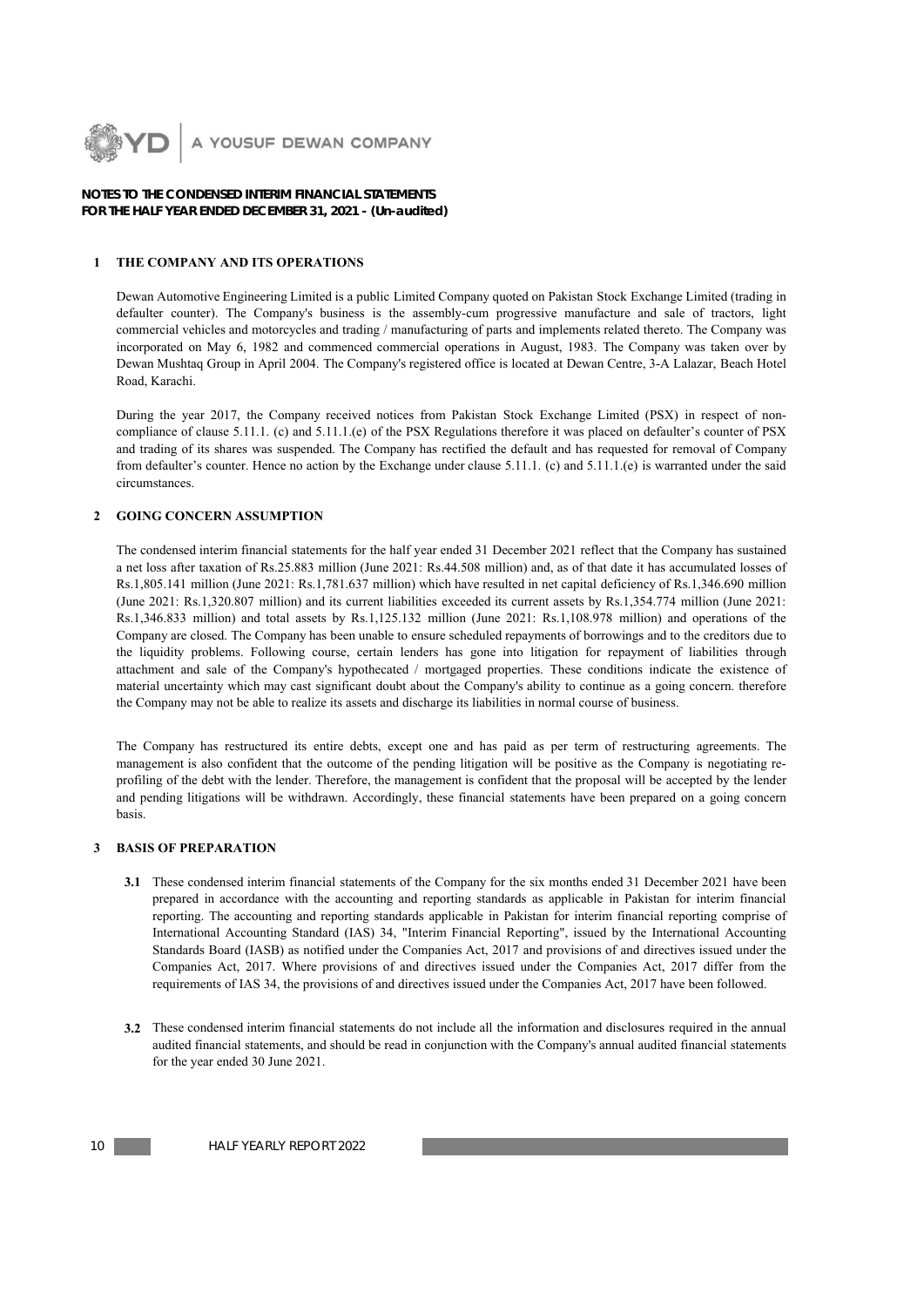**3.3** The figures included in the condensed interim statement of profit or loss and other comprehensive income for the quarters ended 31 December 2021 and 31 December 2020 and the notes forming part thereof have not been reviewed by the auditors of the Company, as they have reviewed the accumulated figures for the half years ended 31 December 2021 and 31 December 2020.

#### **4 SIGNIFICANT ACCOUNTING POLICIES**

The accounting policies and methods of computation adopted in the preparation of these condensed interim financial information are consistent with those applied in the preparation of annual audited financial statements of the Company for the year ended 30 June 2021.

#### **5 ACCOUNTING ESTIMATES, JUDGEMENTS AND FINANCIAL RISK MANAGEMENT**

The preparation of condensed interim financial statements requires management to make certain judgments, estimates and assumptions that affect the application of accounting policies and the reported amounts of assets, liabilities, income and expenses. Actual results may differ from these estimates. The significant judgments made by management in applying the Company's accounting policies and key sources of estimation of uncertainty are the same as those that were applied to the financial statements for the year ended 30 June 2021.

|                                                                |     | (Un-audited) | (Audited) |
|----------------------------------------------------------------|-----|--------------|-----------|
|                                                                |     | 31 December  | 30 June   |
|                                                                |     | 2021         | 2021      |
|                                                                |     |              |           |
| 6 PROPERTY, PLANT AND EQUIPMENT                                |     |              |           |
| Operating fixed assets - At cost less accumulated depreciation | 6.1 | 213,866      | 222,079   |

#### **6.1 Operating fixed assets - At cost / revaluation less accumulated depreciation**

| Opening carrying value                        | 222,079 | 240,058  |
|-----------------------------------------------|---------|----------|
| Depreciation charged during the period / year | (8,213) | (17.979) |
| Closing carrying value                        | 213,866 | 222,079  |

#### **7 AVAILABLE FOR SALE INVESTMENT**

| Investment in associated company                                      |          |           |
|-----------------------------------------------------------------------|----------|-----------|
| Dewan Mushtaq Trade Limited (Public, unquoted company)                |          |           |
| $4,000,000$ (June 2021: $4,000,000$ ) Ordinary shares of Rs.10/- each | 40,000   | 40,000    |
| Provision for impairment loss                                         | (24.224) | (24, 224) |
|                                                                       |          | - 776     |

**7.1** Since these investment is in unquoted company therefore this is measured at cost less accumulated impairment because the fair value can not be measured reliably.

**7.2** Investments in associated company or undertakings have been made in accordance with the requirements under the Act.

### **8 SURPLUS ON REVALUATION OF PROPERTY, PLANT AND EQUIPMENT**

| Balance as at 1 July                                           | 68.646  | 73,830   |
|----------------------------------------------------------------|---------|----------|
| Incremental deprecation charged on related assets - Net of tax | (2,379) | (5, 184) |
|                                                                | 66,267  | 68.646   |

HALF YEARLY REPORT 2022 11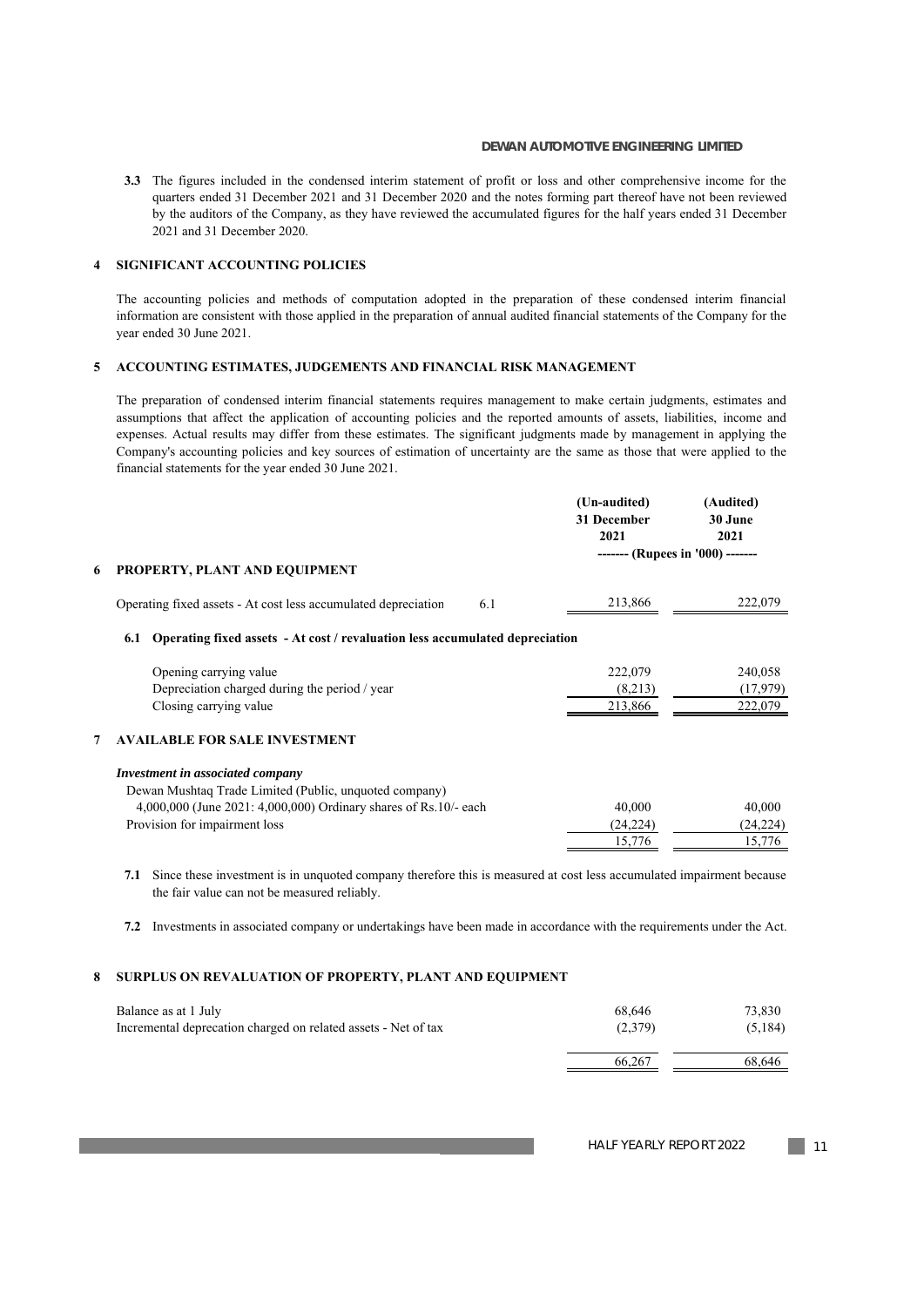## A YOUSUF DEWAN COMPANY **OYS**

|   |                                                         |     | (Un-audited)<br>31 December<br>2021 | (Audited)<br>30 June<br>2021     |
|---|---------------------------------------------------------|-----|-------------------------------------|----------------------------------|
| 9 | <b>LONG TERM LOAN - Unsecured</b>                       |     |                                     | ------- (Rupees in '000) ------- |
|   | <b>From director - At amortized cost</b>                |     |                                     |                                  |
|   | Loan received - Opening                                 | 9.1 | 318,434                             | 318,434                          |
|   | Accumulated present value adjustment                    |     | (255, 801)                          | (255, 801)                       |
|   | Accumulated interest charged to profit and loss account |     | 131,440                             | 120,740                          |
|   |                                                         |     | 194,073                             | 183,373                          |

**9.1** The above loan is interest free and unsecured. This loan shall be treated as subordinated to the principal amounts of the long term debt owing to the creditors of the Company from time to time and to all debts of the Company from time to time owing to the banks and financial institutions and accordingly may only be repaid by the Company in whole or in part provided that upon such repayment, the Company shall comply with the debt to equity ratio requirements of the Prudential Regulations of State Bank of Pakistan as applicable to the Company for the time being.

Since the loan is interest free and repayable in lump sum on 30 June 2026, as per the requirements of International Financial Reporting Standards (IFRSs) it has been discounted to its fair value, being the present value of the expected future cash flows at 11.67% per annum.

#### **10 DEFERRED TAXATION**

| Deferred tax liability arising out of                  |        |        |
|--------------------------------------------------------|--------|--------|
| surplus on revaluation of property plant and equipment | 25.597 | 26.568 |

**10.1** The Company has not recognized deferred tax asset amounting to Rs.541.302 million arising due to available tax losses and credits since it is not probable that future taxable profits will be available against which the temporary differences can be utilized. The deferred tax liability reflected in these financial statements relates to the surplus on revaluation of property, plant and equipment only.

#### **11 CONTINGENCIES**

12

There has been no significant change in the status of contingencies as reported in the annual financial statements for the year ended 30 June 2021.

|    |                                   | <b>Half Year Ended</b>           |                     | <b>Ouarter Ended</b> |                                  |
|----|-----------------------------------|----------------------------------|---------------------|----------------------|----------------------------------|
|    |                                   | 31 December<br>2021              | 31 December<br>2020 | 31 December<br>2021  | 31 December 2020                 |
|    |                                   | ------- (Rupees in '000) ------- |                     |                      | ------- (Rupees in '000) ------- |
| 12 | <b>OTHER INCOME</b>               |                                  |                     |                      |                                  |
|    | Rental income                     | 544                              | 462                 | 272                  | 308                              |
|    | Interest income on saving account | 2                                |                     |                      |                                  |
|    |                                   | 546                              | 463                 | 274                  | 309                              |
| 13 | <b>FINANCE COST</b>               |                                  |                     |                      |                                  |
|    | Mark-up on borrowings             |                                  |                     |                      |                                  |
|    | from related parties              | 7,933                            | 6,457               | 4,505                | 3,236                            |
|    | Unwinding of discount             | 10,700                           | 9,582               | 10,700               | 9,582                            |
|    | Bank charges                      |                                  |                     |                      |                                  |
|    |                                   | 18,634                           | 16,040              | 15,206               | 12,819                           |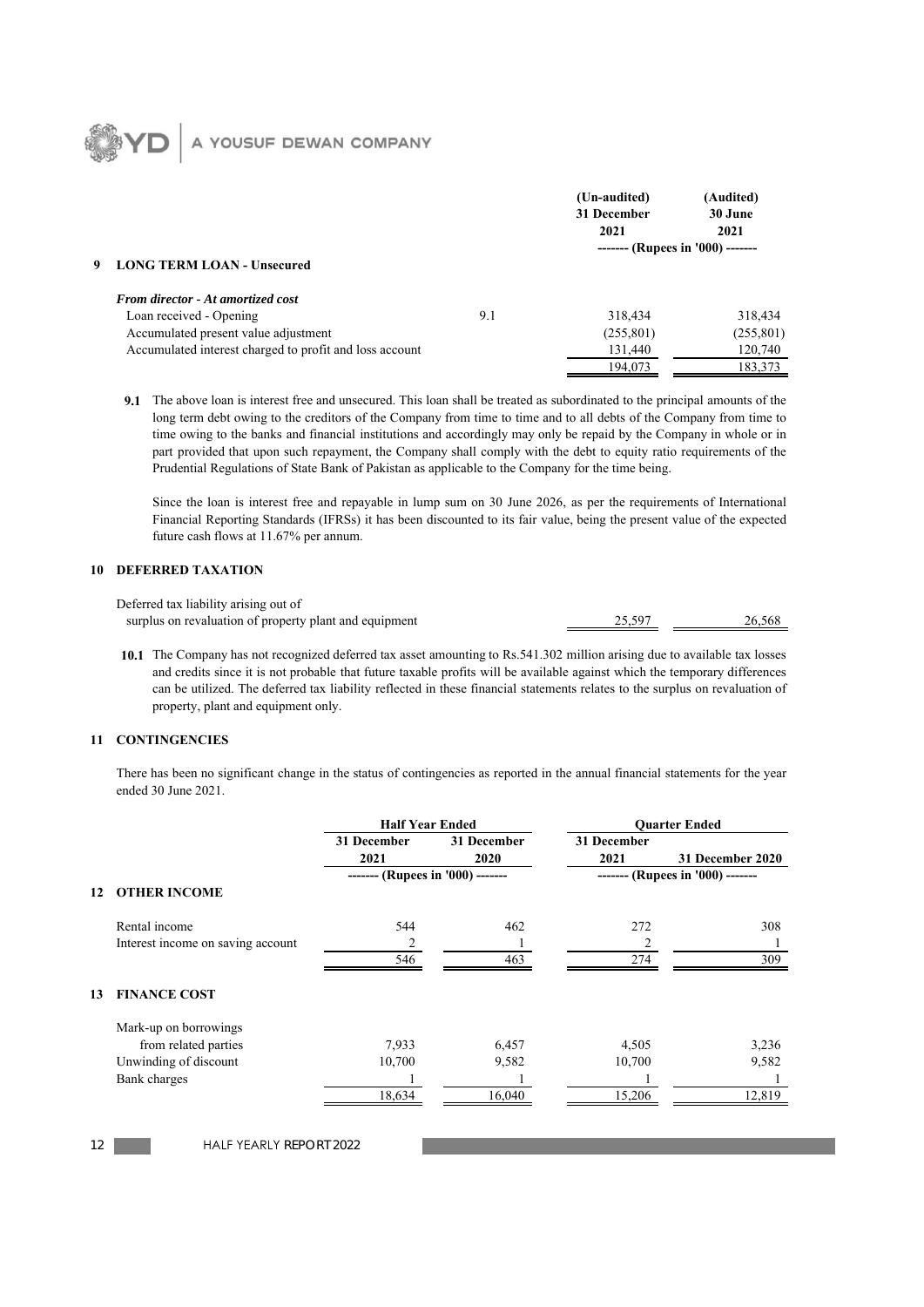**13.1** Company has not made the provision of mark-up for the period amounting to Rs.0.763 million (Up to 31 December 2021: Rs.19.737 million) keeping in view of the financial restructuring proposed to the lender. Management is hopeful that the restructuring proposal will be accepted by the lender. Had the provision been made the loss for the year would have been higher by Rs.0.763 millions and accrued mark-up would have been higher and shareholders' equity would have been lower by Rs.19.737 million. The said non provisioning is departure from the requirements of IAS-23 'Borrowing Costs".

#### **14 TRANSACTIONS WITH RELATED PARTIES**

Related parties include associated group companies, directors, executives, key management personnel and staff retirement funds. The transaction with associated companies are in the normal course of business and have been entered on an arm's length basis. The remuneration paid to chief executive, directors, executive and key management personnel in terms of their employment. Material transactions with related parties are given below:

|                                           | <b>Basis of</b> | Percentage of            | Nature of<br>transactions | (Un-audit) 31<br>December, 2021           | (Un-audit) 31<br>December, 2020 |
|-------------------------------------------|-----------------|--------------------------|---------------------------|-------------------------------------------|---------------------------------|
| Name of the related party                 | relationship    | shareholding             | during the year           | ------------- (Rupees '000) ------------- |                                 |
| Dewan Farooq Motors Limited               | Group Company   | 0.12%                    | Mark up expense           | 7.933                                     | 6,457                           |
| Dewan Mushtag Motors<br>Company (Pvt) Ltd | Group Company   | $\overline{\phantom{a}}$ | <b>Rental Income</b>      | 544                                       |                                 |

#### **15 FINANCIAL RISK MANAGEMENT AND FINANCIAL INSTRUMENTS**

#### **15.1 Financial risk factors**

The Company is exposed to the credit risks, liquidity risks and market risks (including currency rate risk and other price risk) from its use of financial instruments.

This note presents information about the Company's exposure to each of the above risks, the Company's objectives, policies and processes for measuring and managing risk, and the Company's management of capital.

The Company's Board of Directors has overall responsibility for the establishment and oversight of the Company's risk management framework. The Board of Directors is responsible for developing and monitoring the Company's risk management policies.

The Company's objective in managing risk is the creation and protection of shareholders value. The Company's risk management policies are established to identify and analyse the risk faced by the Company, to set appropriate risk limits and controls, and to monitor risks and adherence to limits. Risk management policies and systems are reviewed regularly to reflect changes in market conditions and the Company's activities. The Company aims to develop a disciplined and constructive control environment in which all employees understand their roles and obligations.

The Board of Directors reviews the adequacy of the risk management framework in relation to the risks faced by the Company.

There have been no changes in the risk management policies during the period, consequently these condensed interim financial statements do not include all the financial risk management information and disclosures required in the annual financial statements.

#### **15.2 Fair value hierarchy**

Fair value is the amount that would be received to sell an asset or paid to transfer a liability in an orderly transaction between market participants at the measurement date. The carrying values of all financial assets and liabilities reflected in the financial statements approximate their fair values.

 $\blacksquare$  13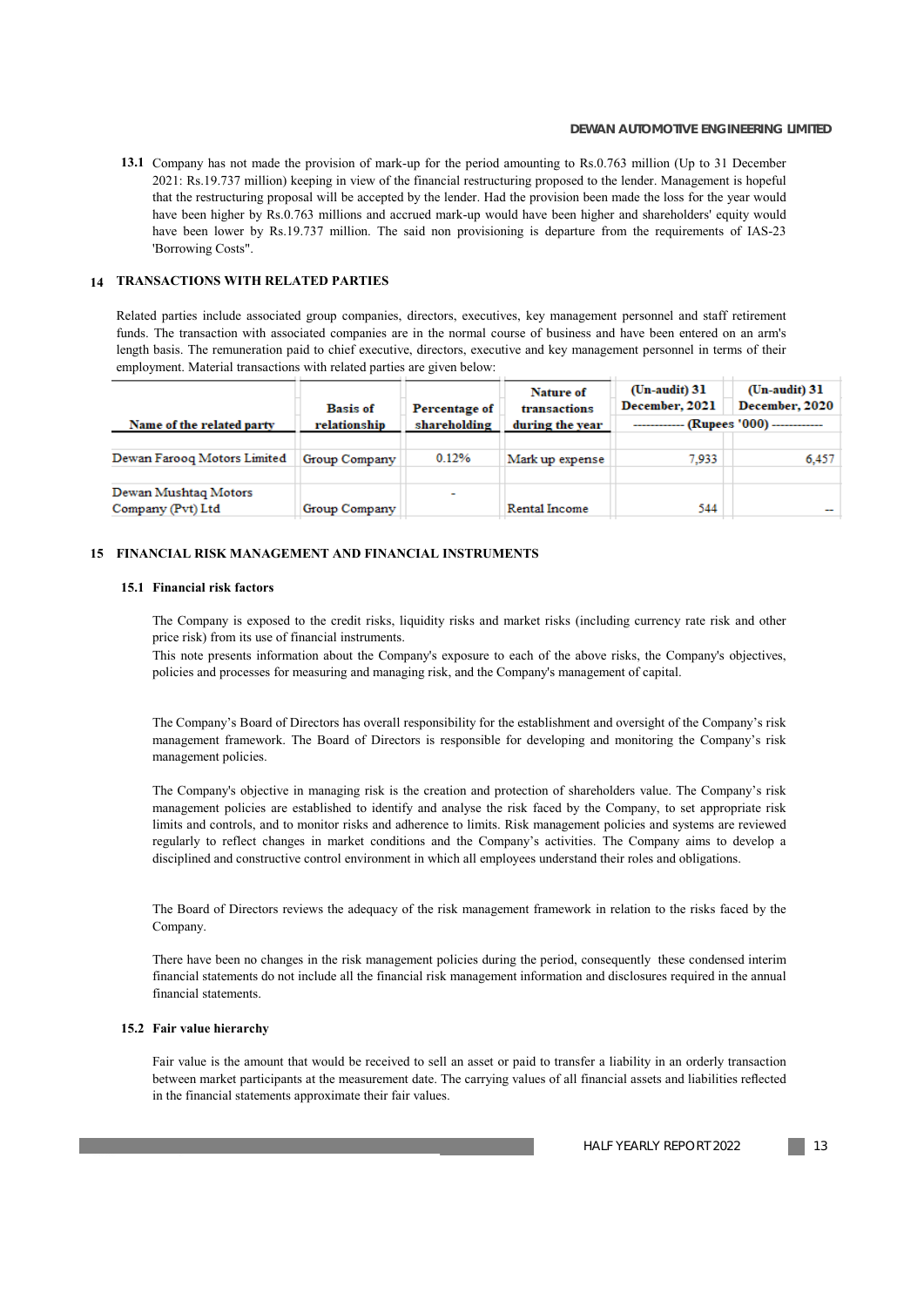

#### **16 CORRESPONDING FIGURES**

In order to comply with the requirements of International Accounting Standard 34 "Interim Financial Reporting", balance sheet has been compared with the balances of annual financial statements, whereas profit and loss account, statement of comprehensive income, cash flow statement and statement of changes in equity have been compared with the balances of comparable period of immediately preceding financial year.

### **17 DATE OF AUTHORISATION FOR ISSUE**

These condensed interim financial statements were authorised for issue on February 25, 2022 in accordance with the resolution of the Board of Directors of the Company.

## **18 GENERAL**

This condensed interim financial statements are presented in Rupees and figures have been rounded off to the nearest thousand rupees.

**CHIEF EXECUTIVE CHIEF FINANCIAL OFFICER DIRECTOR** 



14 HALF YEARLY REPORT 2022